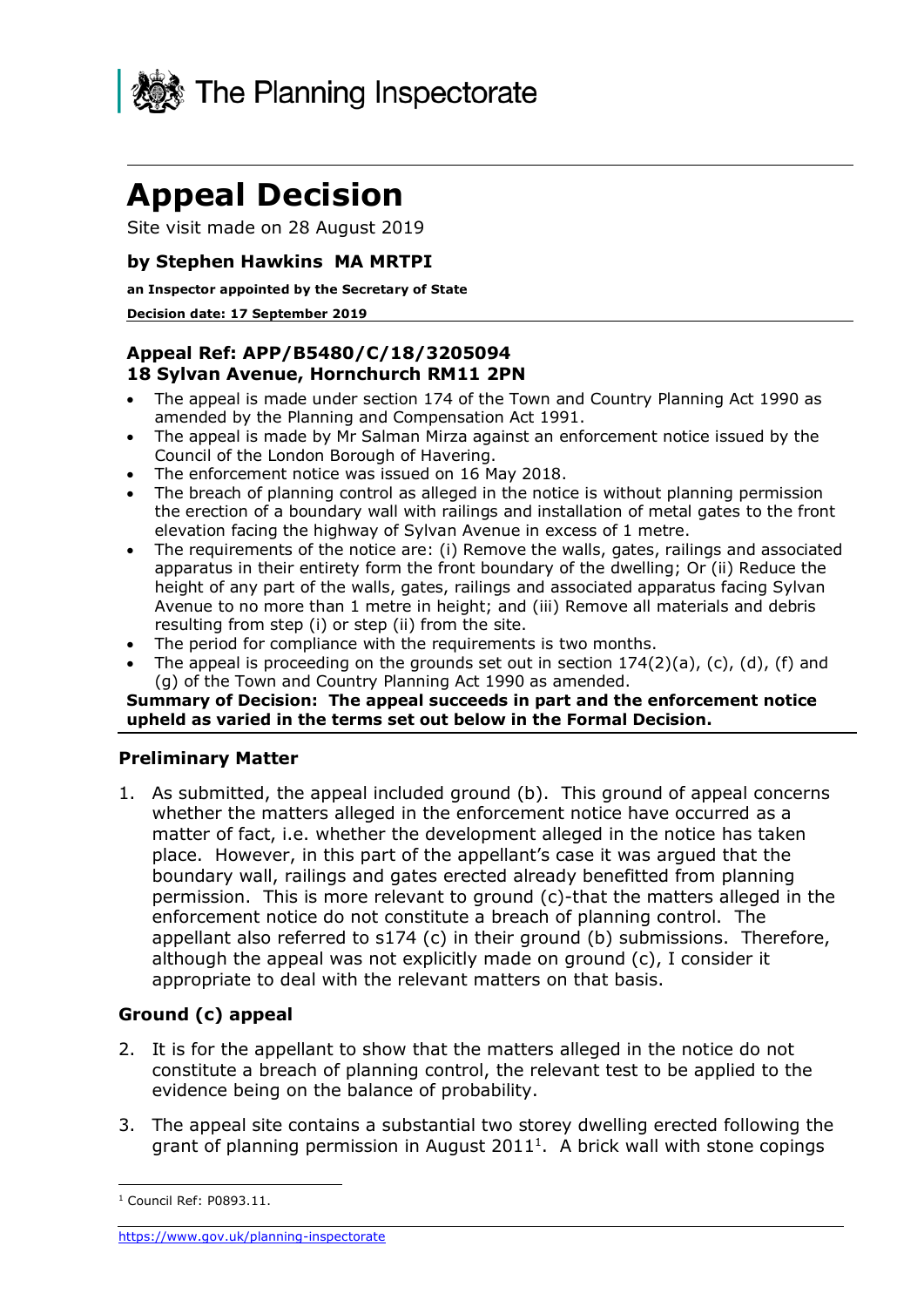and metal railings above has been erected across the site frontage. Two central pedestrian entrance. The entrances are flanked by tall stone piers, with either end of the wall. The frontage boundary treatment is adjacent to the street and exceeds a metre in height. vehicular entrances are located towards opposite ends of the wall, with a solid gates hung between the piers. There are also stone piers situated at

- 4. Details of the frontage boundary treatment were not shown on the approved plans for the dwelling. Planning permission was granted subject to several conditions, including condition 10 which required full details of the boundary treatment to be submitted to and agreed in writing by the Council prior to the commencement of development. Details pursuant to condition 10 were submitted to the Council. On 27 March 2012, the Council confirmed that those details were acceptable and the condition was *"discharged in part"*2. An extract boundary treatment including vehicular and pedestrian entrances and the piers. The frontage has been laid out in a similar manner to that shown on the plan. from the approved plan for condition 10 shows the location of the frontage
- 5. However, no elevational details of the frontage boundary treatment were shown on the plan approved under condition 10. No details of the overall height of the boundary treatment was specified. The plan is annotated as  follows: "*North boundary to front of property brick/stone piers with brick*  shows that details of the frontage boundary treatment had been reserved for future consideration. The Council's letter of 27 March 2012 made it clear that condition 10 had not been fully discharged. To comply with the condition, the appellant should have applied and have received approval from the Council in respect of the outstanding details of the frontage boundary treatment. The heights of boundary treatments at nearby properties cannot be construed as giving approval under condition 10 for the wall, railings and gates as built. *wall/stone coping and black cast iron railings-design detail tbc"*. This clearly
- 6. Consequently, the available evidence does not show that the wall, railings and gates benefit from planning permission. It follows that their erection constitutes a breach of planning control and the ground (c) appeal must fail.

# **Ground (d) appeal**

- 7. The ground of appeal is that at the date the notice was issued, it was too late to take enforcement action. At s171B (1), the Act provides that where there has been a breach of planning control consisting in the carrying out without be taken after the end of the period of four years beginning with the date on which the operations were substantially completed. Therefore, in order to succeed on this ground, the appellant would have to show that the operations described were substantially completed more than four years before the date of the notice, the relevant test of the evidence being on the balance of probability. planning permission of operational development, no enforcement action may
- 8. What is meant by the term "substantially completed" for the purposes of s171B (1) is not defined in the Act. Consequently, what is substantially complete must always be decided as a matter of fact and degree. Whether contractual obligations between an owner and their builder have been fulfilled is of limited assistance in terms of establishing whether there has been substantial completion in a planning context. What is relevant is the extent of the

j 2 Council Ref: Q0275.11.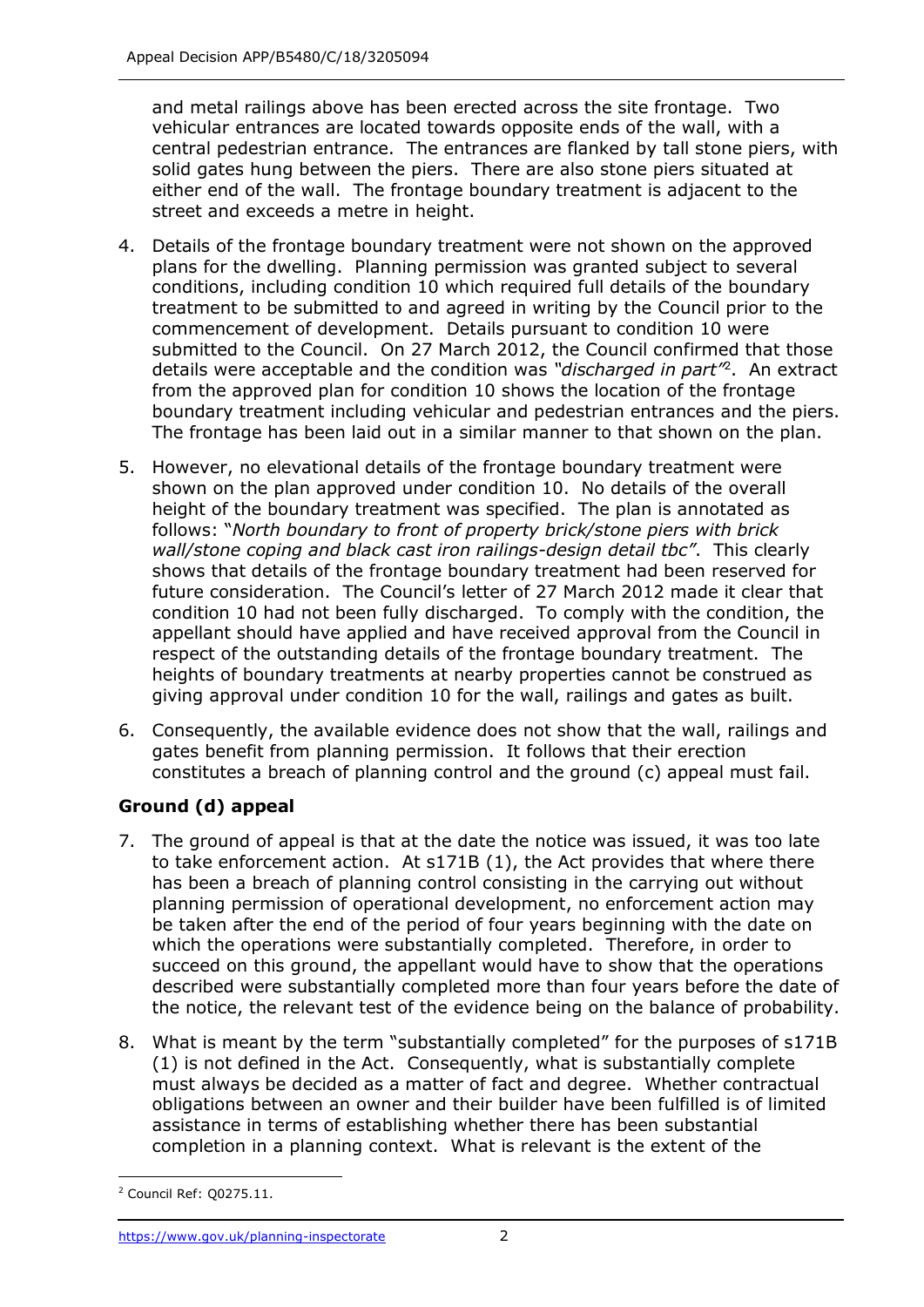operations that had been carried out prior to the beginning of the four-year period (i.e. before 16 May 2014), when assessed against the operations of erecting the boundary wall, railings and gates as a whole.

- 9. The appellant's evidence is that the wall and steel supports for the piers were constructed between December 2013 and 31 March 2014. This is supported by a Google Street View image of the site frontage, purportedly taken at some time during May 2014. However, in the above image the stonework had only been constructed to the lower parts of most piers. In the case of at least two piers, no stonework had been constructed. By the appellant's own estimate, the stonework to the piers was 50% complete at that time. None of the railings or gates had been installed.
- of operations were still required to be carried out, notably erecting the stonework to significant parts of the piers and installing the railings together with the gates, in order to reach the state of the frontage boundary treatment as it now exists. In the context of the whole operations in the notice, the scale of the outstanding works was significant and not *de minimis*. Accordingly, I find that as a matter of fact and degree, the operations involved in erecting the wall, railings and gates had not been substantially completed at the date of the 10. Therefore, at the date the above photograph was taken a considerable amount above photograph.
- 11. The wall and steel supports form a part of the whole operations to form the wall, railings and gates. The Courts have held that the four year period does not begin until the whole operations are substantially complete<sup>3</sup>. Accordingly, the wall and steel supports cannot be immune from enforcement action, even if those operations were undertaken more than four years prior to the date the notice was issued.
- 12. Therefore, the available evidence does not show that, on the balance of probability, the operations in the notice had been substantially completed more than four years before the date the notice was issued and the ground (d) appeal must also fail.

# **Ground (a) appeal**

# **Main Issue**

 gates on the character and appearance of the area. 13. The main issue in this ground of appeal is the effect of the wall, railings and

# **Reasons**

# *Character and appearance*

 14. The site is located in an established residential area, mostly made up of and well-landscaped plots, forming part of the Emerson Park Policy Area (EPPA). Whilst hedge planting has been retained at some properties, the prevailing frontage boundary treatment in the locality comprises low brick walls with metal railings above, set between brick piers. The piers are generally slender and of a similar overall height to the corresponding railings. Typically, properties have railed metal gates of a similar appearance and overall height to substantial detached dwellings of varying design and age occupying spacious

j <sup>3</sup>*Ewen Developments Ltd v SSE* [1980] JPL 404.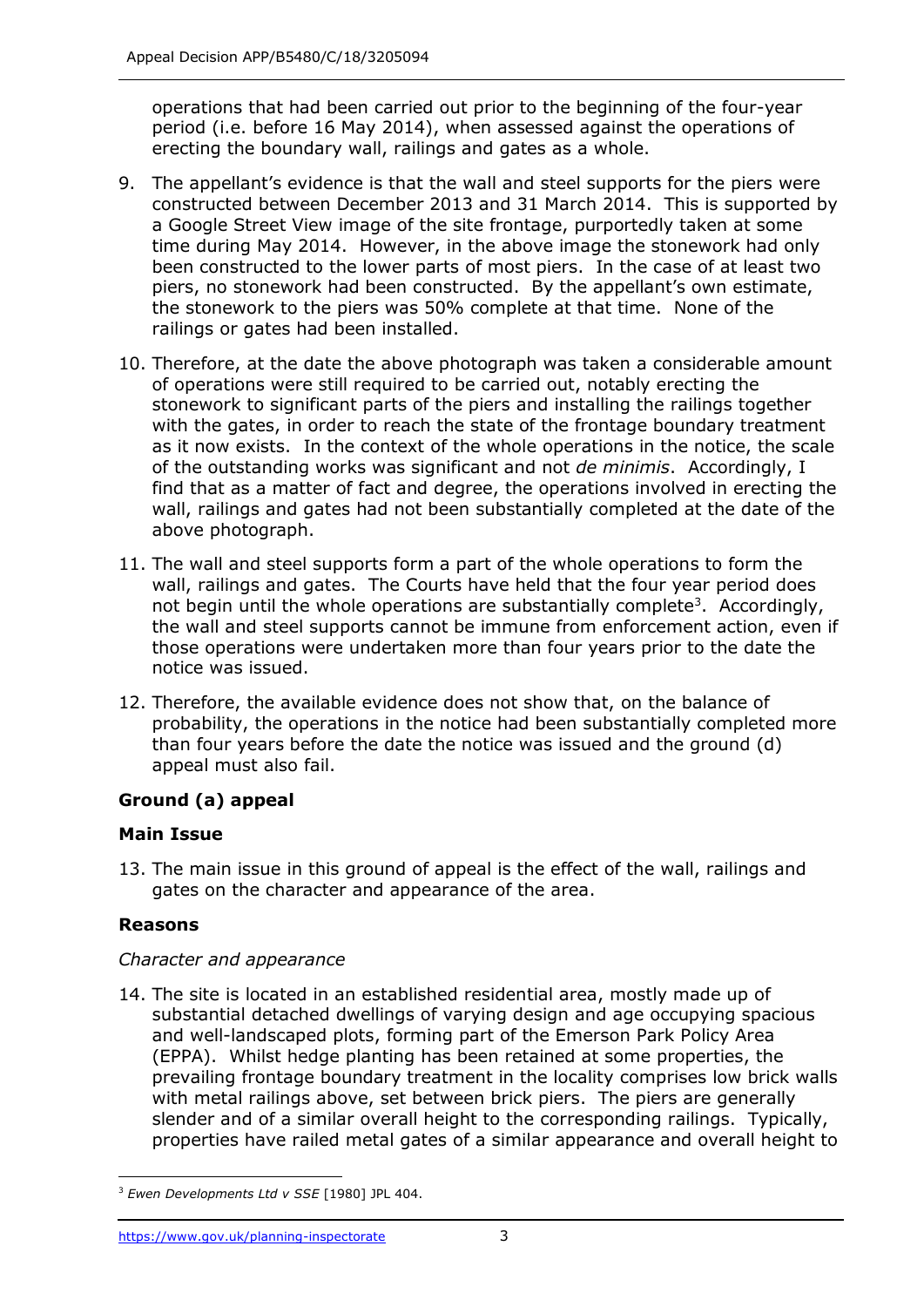similarities in terms of their overall height, some being up to around two metres from ground level at the highest point. In some instances, maturing planting is present behind the frontage boundary treatment. the corresponding railings. These boundary treatments generally exhibit

- 15. During my site visit, I observed that with some variation in detailed design, the form of frontage boundary treatments described above were commonplace in the street and the wider surroundings, particularly where the dwellings had been erected or modernised in recent years. The combination of low brick walls, slender brick piers, railings and corresponding railed gates assisted significantly in breaking up the scale of the frontage boundary treatment, reducing its visual presence and allowing for extensive views towards the front elevations of the dwellings. Consequently, these boundary treatments have largely retained a significant sense of openness in the street scene which in turn contributes positively to the spacious, suburban character and appearance of the area.
- 16. The site has a relatively wide frontage in comparison with that of nearby properties. The wall is appreciably taller than many found in the locality, with a more limited extent of railings above. Apart from one brick pier, the eight other piers are considerably taller than the overall height of the railings. The piers also have a substantial width, which together with their height means that they have a considerably greater scale than similar piers at nearby properties. As a result, the piers have a significant visual presence. This is reinforced by the extensive stonework facing, which contrasts with the mostly recessive finishes of the wall and railings, as well as the number of piers. Also, the gates have a solid appearance and they are of substantial size, being of a height not dissimilar to that of the piers. As a result, the gates contrast starkly with the more lightweight and permeable qualities of gates generally found at other properties in the locality.
- 17. Due to the above factors, the wall, railings and gates are viewed as obvious features when approaching the site from either direction along the street. They have given the site frontage a more harsh, oppressive, built-up and defensive appearance, significantly eroding views towards the dwelling, reducing the sense of openness and creating a stronger feeling of enclosure in the street scene. Whilst the above might not be untypical of a more urbanised situation, it is entirely at odds with other frontage boundary treatments in the vicinity. There were few examples of such high, solid boundary treatments in the surrounding area. Maturing shrub planting behind the frontage has not significantly softened the overall appearance of the wall, railings and gates. character and appearance of the surrounding area. Therefore, whilst being designed by an architectural practice and using high quality external materials, the wall, railings and gates appear as alien features in the surroundings and they unacceptably erode the spacious, suburban
- 18. None of the specific examples of frontage boundary treatments referred to has a similar visual impact to the wall, railings and gates. Although 15 Sylvan Avenue (No 15) opposite is of similar scale to the dwelling at the site, that property has a low front wall and tall railings above and railed gates, with piers mostly set back from the street. At 20 Sylvan Avenue, the wall, railings and piers are all lower than those at the site and the property has railed gates set back from the frontage. The walls at 23 Sylvan Avenue are significantly lower compared to the wall, railings and gates in this appeal. There are good views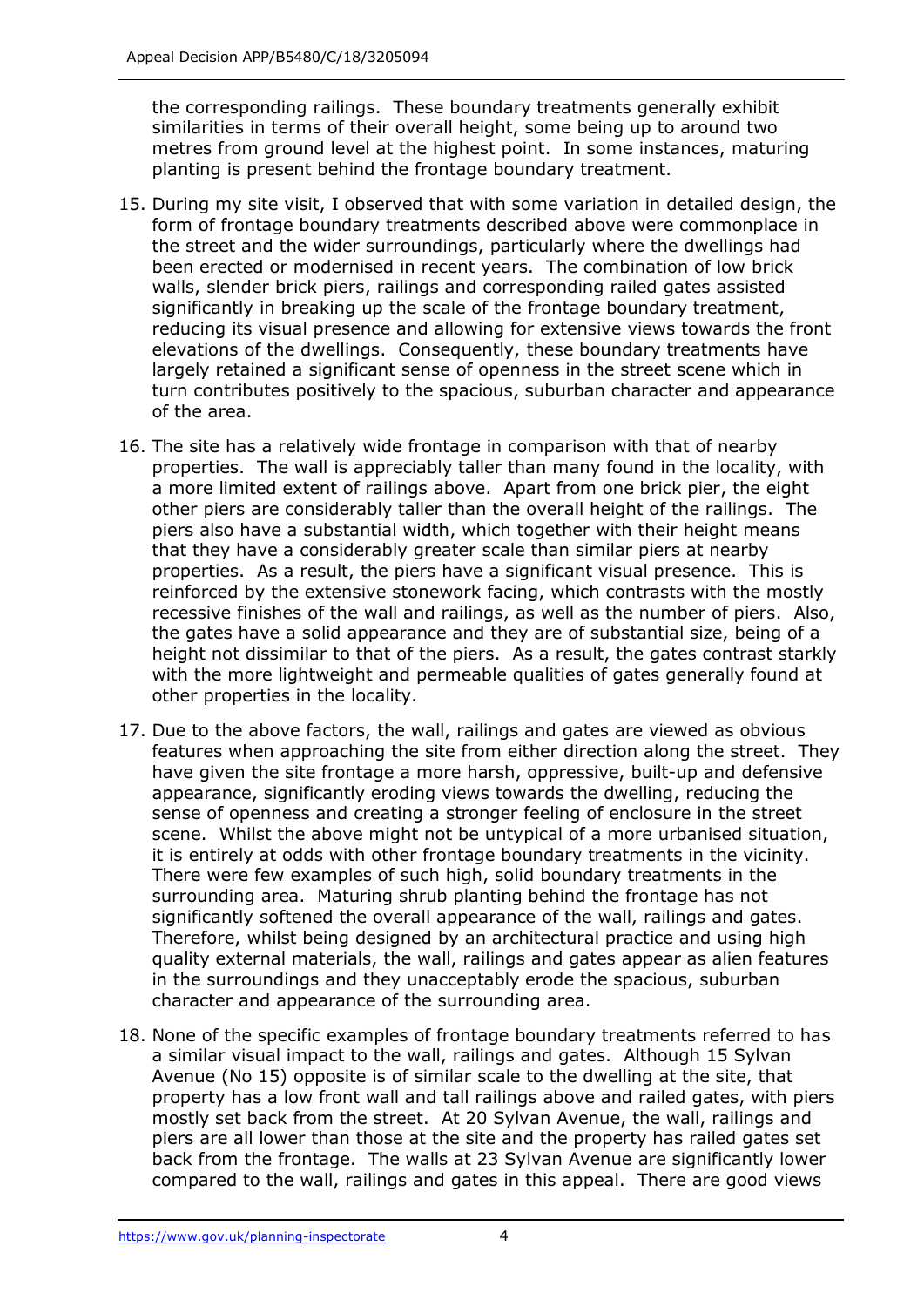at that property across the forecourt towards the dwelling and the frontage is narrower compared to the site. The frontage boundary treatments at 15 Elm Grove and 51 Parkstone Avenue are similar to No 15. The frontage boundary treatment at 25 Nelmes Way (No 25), granted planning permission at appeal in March 2017<sup>4</sup> has a similar arrangement to No 15. Although according to the measurements supplied the railings at No 25 have an overall height greater than those at the site, the piers are significantly lower. Consequently, the wall, railings and gates do not compare favourably with the above examples.

- 19. A wall reduced to a metre high would have significantly less visual impact than the frontage boundary treatment as built. It would also be more compatible surroundings, it would afford a greater sense of openness in the street scene reflecting the spacious, suburban qualities of the locality and it would not be at odds with the scale of the dwelling. As a result, the steps required by the notice would not harm the character and appearance of the area when compared with retaining the wall, railings and gates as built. with the low walls forming part of other frontage boundary treatments in the
- 20. Therefore, the wall, railings and gates fail to accord with Policy DC61 of the Havering Core Strategy and Development Control Policies Development Plan Document (DPD), as they do not maintain the character and appearance of the local area. The failure to maintain the special character of the EPPA does not accord with DPD Policy DC69. The wall, railings and gates do not accord with Policy 7.4 of the London Plan (LP), as a high quality design has not been provided having regard to the pattern and grain of the existing spaces and streets and a positive relationship with street activity has not been created. Moreover, there is a failure to accord with LP Policy 7.5, as the landscape treatment is not of the highest quality. Furthermore, the wall, railings and gates do not accord with LP Policy 7.6, as they are not of the highest architectural quality using details and materials that complement the local architectural character.
- 21. As the wall, railings and gates do not reinforce the prevailing character of the streetscape, they are also inconsistent with the Council's Residential Extensions and Alterations and Landscaping Supplementary Planning Documents (SPD). Additionally, the incompatibility in terms of massing and architecture with the character of the local street scene is inconsistent with the Council's EPPA SPD. The failure to achieve a well-designed place is inconsistent with the National Planning Policy Framework at Section 12.

# *Other matters*

 22. A suitable planning condition could be imposed to secure the provision and maintenance of adequate pedestrian and vehicular inter-visibility at the site entrances. However, the absence of unacceptable harm to highway safety does not weigh in favour of allowing the appeal and granting permission for the wall, railings and gates.

j 4 Ref: APP/B5480/W/16/3162908.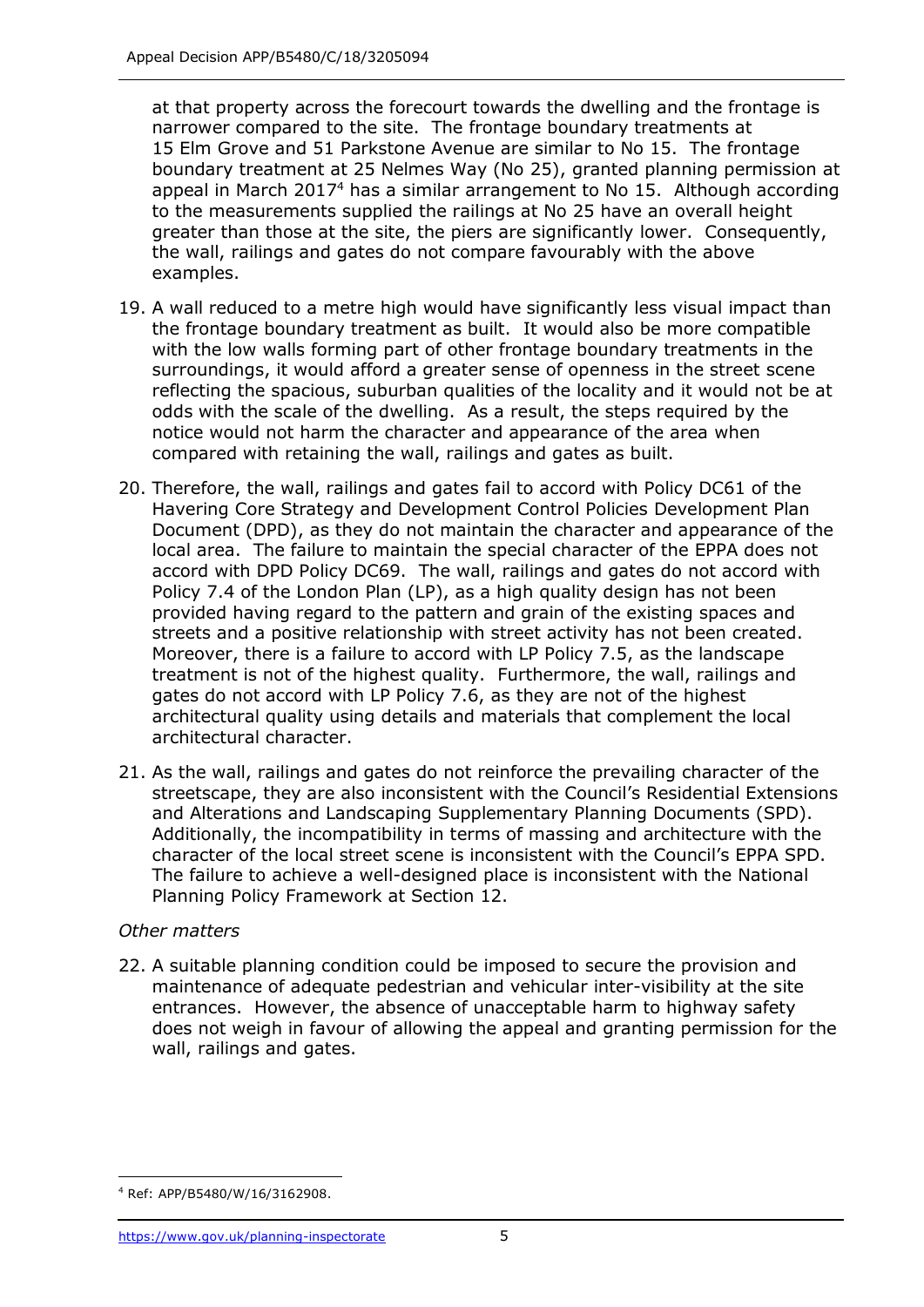## *Conclusion on ground (a)*

 23. For the reasons given above I conclude that the ground (a) appeal should not succeed. I shall uphold the enforcement notice and refuse to grant planning permission on the deemed application.

# **Ground (f) appeal**

- 24. The ground of appeal is that the requirements of the notice exceed what is necessary to remedy the breach of planning control or, as the case may be, to remedy any injury to amenity.
- 25. At s173, the Act sets out two purposes which the requirements of an enforcement notice can seek to achieve. The first (s173(4 (a)) is to remedy the breach of planning control that has occurred, by discontinuing any use of the land or by restoring the land to its condition before the breach took place. The second (s173(4)(b)) is to remedy any injury to amenity caused by the breach.
- breach. 26. The Council did not specify in the notice whether it was one or both above purposes that it sought to achieve. However, the alleged breach is the erection of a wall with railings and gates to heights in excess of a metre. The notice requires removal of those operations or alternatively, their reduction to no more than a metre in height. Consequently, the purpose of the notice cannot be limited to remedying the breach, as the alternative requirements stop short of removing all the operations described in the notice. It follows that the notice must also have the purpose of remedying an injury to amenity.
- 27. On a fair reading, the notice at step (ii) requires a reduction in the overall height of the wall, railings and gates to no more than a metre. How that reduction in height is achieved is not specified in the step and is thus a matter for the appellant. Consequently, there is no inherent tension between requiring a reduction in the overall height of the boundary treatment and the heights at which those railings and gates are currently installed. In any event, the notice requirements should be read as a whole. The appellant can remove the wall, railings and gates under step (i) should he find that it is not practical to comply with the alternative requirements in step (ii).
- 28. Step (iii) requires the removal of all materials and debris from the site. I am mindful of the overall cost of the wall, railings and gates and of the high value of the constituent materials. However, varying the notice to stop short of removing such materials would not remedy the breach or the injury to amenity. Parts of the wall, railings and gates would remain on site, albeit in a dismantled state. I am also mindful that enforcement action is meant to be remedial not punitive, and that some storage of building materials is likely to be incidental to the enjoyment of the dwelling as such. Even so, varying step (iii) to reflect this, for example by requiring the salvaged items to be kept in a tidy manner, would serve to create uncertainty. This is because whether the notice had been complied with would then rest on a subjective judgement.
- 29. Therefore, I find that the requirements of the notice are not excessive for their purpose and the appeal on ground (f) must fail.

# **Ground (g) appeal**

30. The ground of appeal is that the time for compliance is unreasonably short.